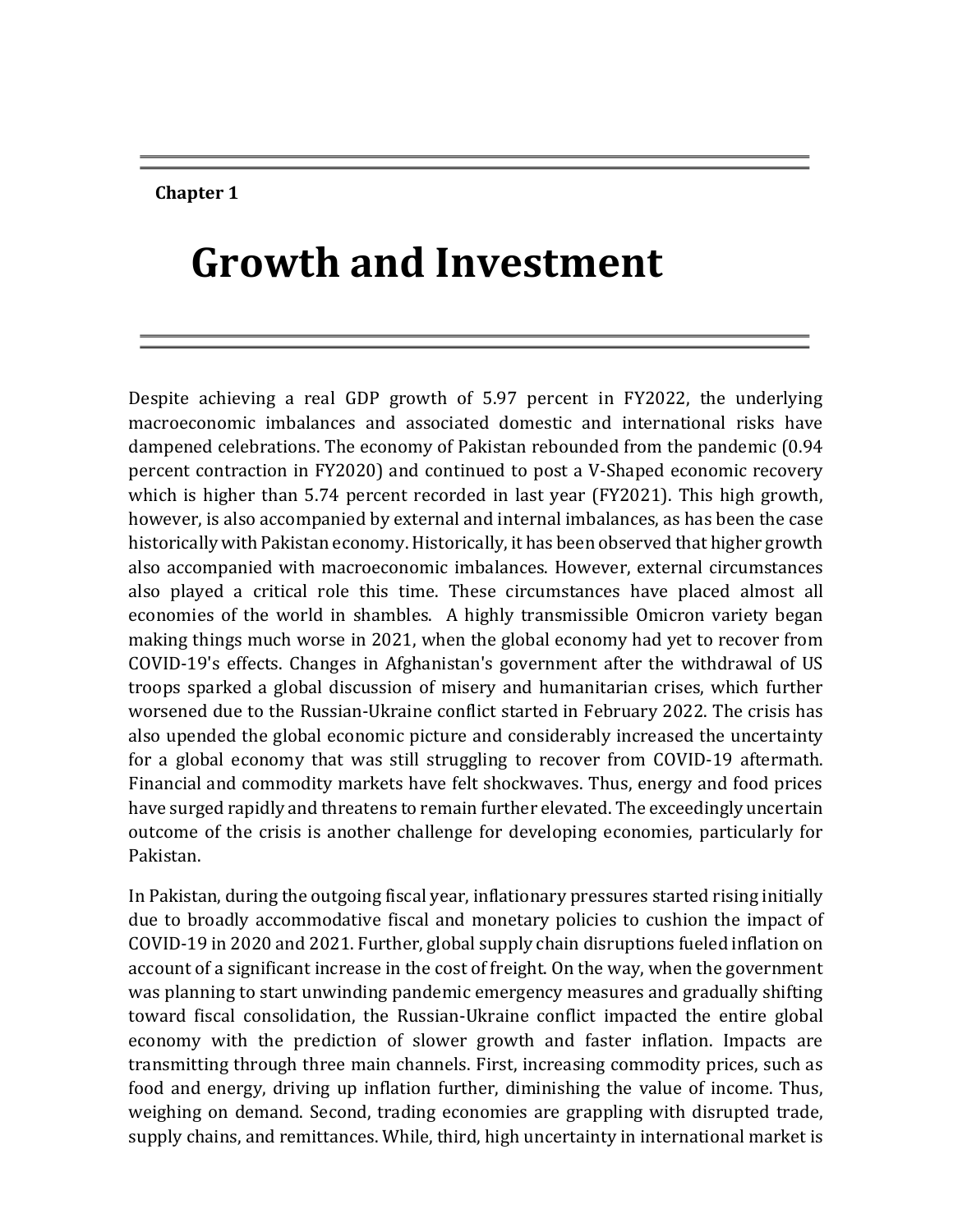reducing business confidence and putting downward pressure on asset values. Further, tightening financial conditions may increase capital outflows from emerging markets. In Pakistan, CPI inflation (General) increased by 13.4 percent on a year-over-year basis in April 2022, compared to 12.7 percent in March 2022, while, it remained at 11.0 percent for July-April FY2022. Likewise, the WPI posted a growth of 23 percent during the period under discussion, which in turn intensified domestic inflationary pressure. Since the international commodity prices, especially oil and food are expressed in US dollars, therefore, the depreciation of the Rupee exchange rate vis-a-vis US dollar, also influenced the domestic prices of finished and intermediate products. It is a well-known fact that high prices erode benefits of high growth and adversely impacting the wellbeing of the society. Therefore, price stability is emphasized in government policies along with sustainable inclusive growth.

Contrary to significant rise in WPI, LSM which is used as proxy for domestic industrial production, posted a growth of 10.4 percent during July-March FY2022. The growth of LSM appears to be extensive, as 17 of 22 LSM sectors experienced positive growth. This significant growth in industrial sector boosted the exports growth by 28 percent during July-April FY2022. However, trade deficit in goods and services widened by 51 percent on account of 39 percent increase in imports of goods as well as 34 percent increase in imports of services according to SBP data. During this period, remittances reached US\$26.1 billion posting a growth of 7.6 percent. Despite historically high remittances, trade deficit in goods and services could not be offset. Thus, current account deficit started ballooning up. Further, low performance of Financial Account, not only resulted in depletion of foreign reserves but also brought exchange rate under pressure.

On fiscal side, expenditures became unpredictable globally due to uncertain economic environment and same is the case in Pakistan as well. The significant increase in international prices of commodities especially energy and food are intensifying pressure public finances as well. Realizing the impact of inflation on masses in Pakistan, the Government attempted to protect the vulnerable segments of the society from the recent surge in international energy and food prices. The subsidy provided, thus increased government expenditures, adding fiscal costs. Though, within IMF program, Government is unable to borrow from SBP, commercial borrowing is significantly increased which crowd out the private investment. Historically, consumption always has highest share in GDP. Thus, on demand side, the share of Consumption in real and nominal GDP reached 99 and 96 percent respectively during FY2022, Thus, the imbalance between domestic production and aggregate demand caused inflation, which in turn adversely impacted price stability and sustainable growth.

To remove macroeconomic imbalances and to achieve long term sustainable and inclusive growth, there is need to focus on both the supply side and demand side management. The supply side strategy emphasizes on the extension of production capacity by stimulating and upgradation of domestic GFCF and attracting FDI. This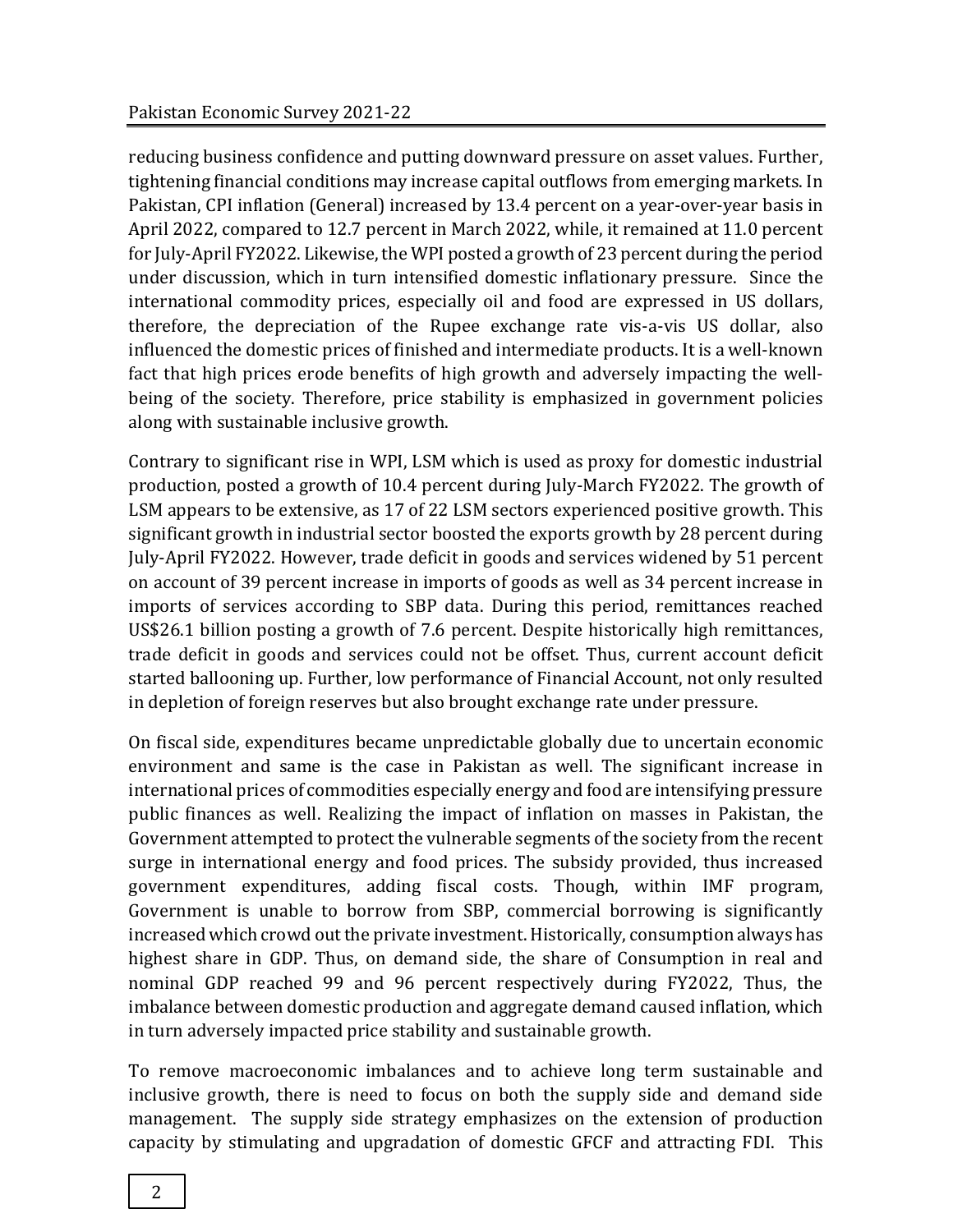requires conducive environment in which investors feel comfortable to take long term investment decisions. Such developments are expected to increase the growth rate of the country's potential output and employment. On the other hand, increase in productive capacity will enhance production of exportable, imports substitution, which in turn improve trade. Since Positive output gap is creating overheating situation in the economy which not only exerts pressure on domestic prices but also worsen balance of trade due to increase in imports.

## **Global Perspective**

Soon after the recovery from COVID-19, the economic gains were threatened by the Russian-Ukraine conflict in start of 2022. due to the outbreak and evolvement of the COVID-19 pandemic. Initially, the global recovery momentum weakened due to the Delta variant followed by highly transmissible Omicron. The Russian-Ukraine conflict brought more economic damage predicting a significant slowdown in global growth in 2022 due to worldwide spillover effects through commodity markets, trade, and financial channels.

Keeping in view, the prevailing supply shocks for an unknown time length, every institution working on the global outlook has downgraded global growth. Especially IMF has downward revised global growth from early estimates made in January 2022 and October 2021. Global growth is projected to decline from an estimated 6.1 percent in 2021 to 3.6 percent in 2022 and 2023 as well. This decline is 0.8 and 0.2 percentage points lower for 2022 and 2023 than in the January 2022, while in Oct 2021, IMF was projecting 4.9 percent global growth. The most worrisome is inflationary pressure. According to IMF, the conflict will broaden price pressures. Thus, inflation is expected to remain elevated a longer period than the previous forecasts. The conflict is likely to have a protracted impact on commodity prices, affecting oil and gas prices more severely in 2022 and food prices in 2023 (because of the lagged impact from the harvest in 2022). However, the intensity of impact varies across countries, depending on trade and financial linkages, exposure to commodity price increases, and the strength of the existing inflationary pressure.

However, sanctions imposed on Russia by the world community will hamper financial and trade linkages between Russia and other countries due to the fact that some countries in Eastern Europe and Central Asia have large trade and migration links with Russia. Thus, with a delay in conflict settlement, the repercussions will be far-reaching. Moreover, increased global polarization will also impede the cooperation essential for long-term prosperity. It is also mentionable that recent lockdowns in key manufacturing and trade hubs in China will likely compound supply disruptions elsewhere.

On the financial sector, an increase in core sovereign interest rates before the conflict had already placed pressure on borrowers in some emerging and developing economies. Markets have so far differentiated across countries depending on their debt exposures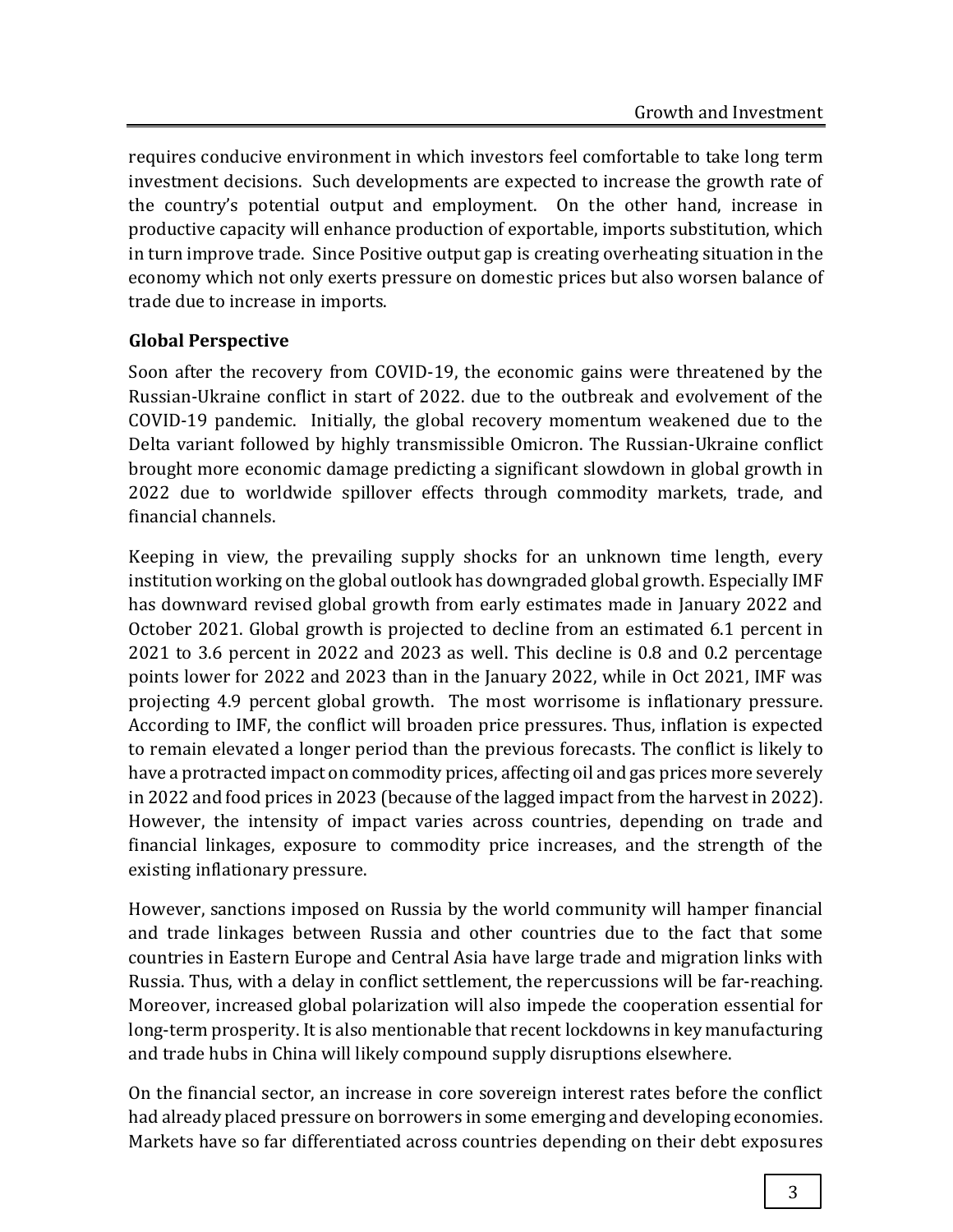and trade linkages to advanced economies. Countries with higher debt levels and larger gross financing needs have usually been vulnerable to more extreme stress in such episodes. In these countries, increases in domestic long-term yields largely reflect increases in risk premia, over and above the effects of increases in domestic policy rates. To the extent that higher core rates may reflect more robust nominal demand in advanced economy trading partners, countries with stronger trade ties to advanced economies are less exposed. Summarizing, the global economy faces 'its biggest test' since WWII due to Russian-Ukraine conflict as concluded in World Economic Forum meeting held in Davos, recently. It was recorded in the meeting that rising interest rates are adding to pressure on countries, companies and households with big piles of debt. Further, market turbulence and ongoing supply chain constraints are also posing risks. Moreover, the other important risk is the climate change.

# **Impact of Global Economic Uncertainty on Pakistan's Economy**

Economic activity in Pakistan is influenced by economic growth in its main trading partners. The cyclical position pf Pakistan's major trading partners, measured by the weighted average Composite Leading Indicators (CLI), showed a strong V-shaped recovery up till the end of 2021. In 2022, the cyclical position of Pakistan's trading partners gradually moved back to the normal position.

The cyclical position of Pakistan's manufacturing sector, which exerts positive multiplier effects on the rest of the economy, is known to be correlated with the foreign CLI. In Pakistan, potential output kept on growing in 2022 due to which Pakistan's growth performance remained up to the mark in FY2022.

However, higher overall commodity prices especially international inflation had negative consequences for Pakistan's economy. Inflation accelerated and the balance of trade in goods and services deteriorated significantly. As a result, Pakistan's international reserves depleted and currency depreciated significantly, feeding further into domestic inflation. The high rate of inflation eroded the real disposable income of the population, especially of its lower income segments. Fiscal measures were taken to protect against these income losses, which aggravated the fiscal deficit putting further pressure on inflation.

Furthermore, foreign interest rates started rising, because of inflationary expectations and Central banks' intentions to raise interest rates, especially in the US and the UK. And same was followed by other countries, especially Emerging Market and Developing Countries.

Thus, high inflation, external imbalances, excessive fiscal deficits, and higher interest rates may compromise Pakistan's future short-term growth prospects.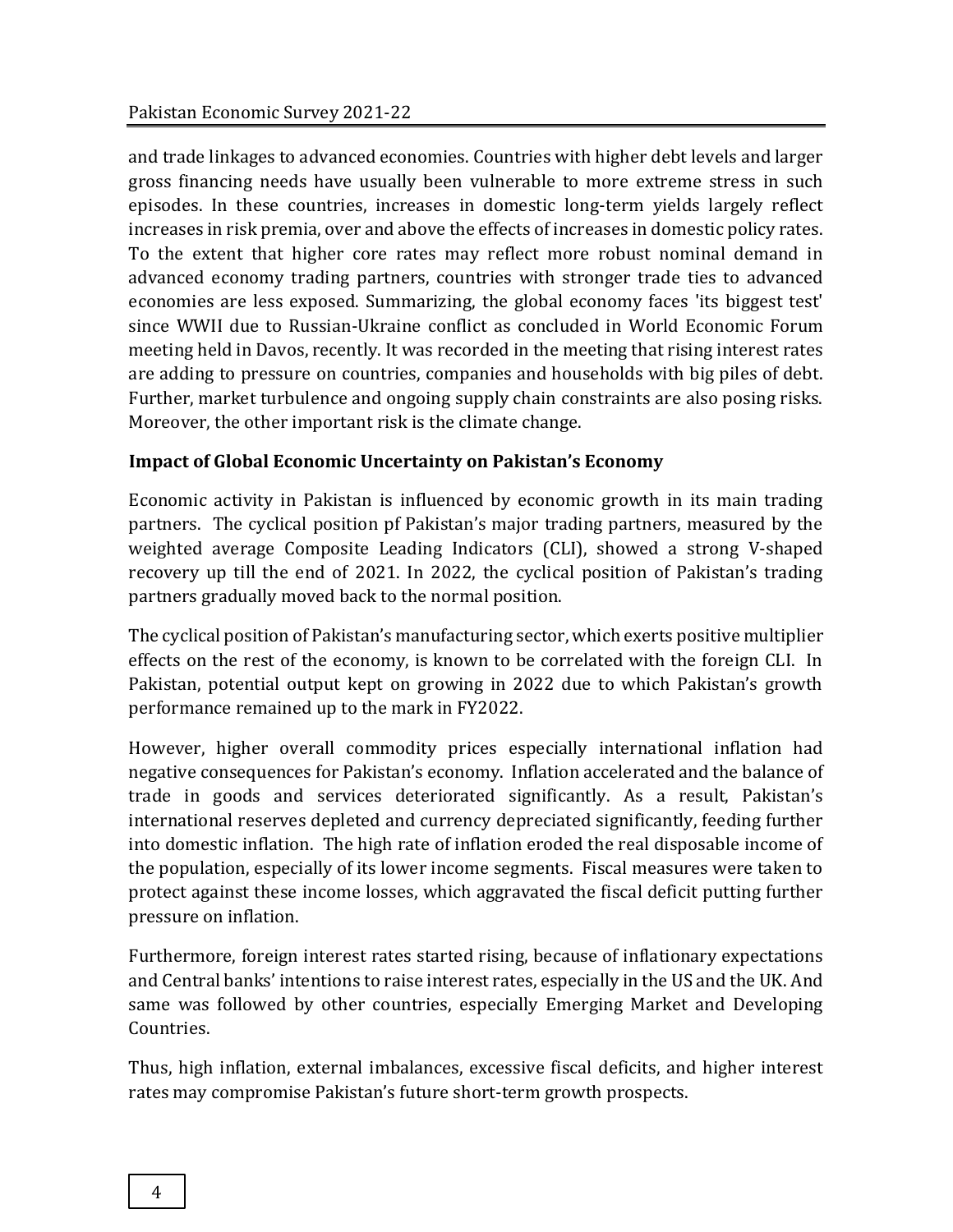#### **Box - I: Effects of Internal and External Imbalances on Prices and Economic Growth**

Macroeconomic diagnostics of the economy help in assessing the state of the economy and gauge economic performance. It further allows us to map the risks and vulnerabilities faced by the economy. In this regard, it is important to understand:

**Internal Balance:** A situation in which real output is at or close to its capacity or potential level and the inflation rate is low and stable

**External Balance:** Current account position that can be sustained by capital flows on terms compatible with the growth prospects of the economy without resorting to restrictions on trade and payments (or depletion of reserves).



The internal balance schedule, where **Y=Y\***, is upward sloping. Along this line the output gap is zero. This zero-output gap can be attained by different combinations between real demand and the exchange rate: higher demand would be inflationary, which can be overcome by exchange rate appreciation. The external balance schedule, **CA=CA\***, is downward sloping. Along this line, the CA is equal to its target. This target can be reached by different combinations between real demand and the exchange rate. Too high demand worsens the CA, which can be compensated by exchange rate depreciation and vice versa.

Note: Y‐axis: higher values = RER appreciation

Pakistan has been plagued by regular BOP crises and had to look for IMF assistance to help finance these external imbalances. External imbalances were mainly driven by trade deficit as imports of goods and services always remained higher than exports in magnitudes. Further, trade deficit could not be financed by remittances and other components of the current, capital and financial accounts of the BOP. The origins of the excessive trade balance deficits were either from external or internal sources or a combination of both. Regarding internal imbalance, over time, it was seen that observed economic growth exceeded the potential growth of the economy (driven by GFCF) mainly due to expansionary fiscal and monetary policies, which made real domestic demand higher than domestic production, and therefore economy was overheated. All these resulted in a significant increase in imports.

If a country like Pakistan is confronted with external imbalances, either its reserve assets will decline, or its exchange rate will depreciate or a combination of both will happen. From the monetary side, too low Net Foreign Assets (NFA) may lead to speculation and enhance currency depreciation which in turn fuel domestic inflation.

However, in such circumstances, a country can respond only with a restrictive stance on fiscal and monetary policies. But these restrictive monetary and fiscal policies will adversely affect the labor market. Thus, in the long run, there is intense need to implement structural measures that generate high potential economic growth accompanied with the necessary equilibrium stance of fiscal and monetary policies.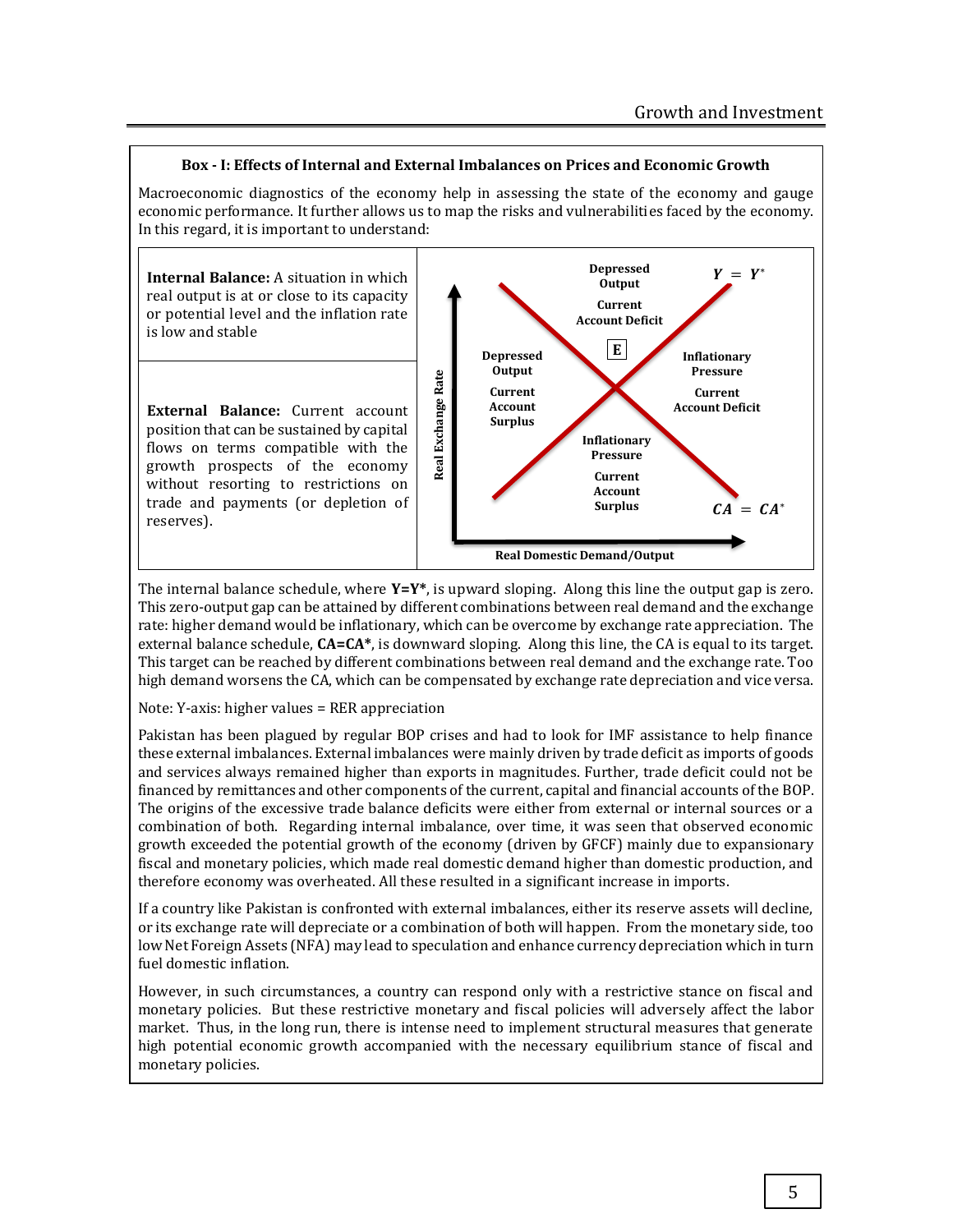### **Pakistan Economic Performance FY2022**

International Financial Institutions like IMF, WB, ADB, etc., appreciated various policy measures taken by the Government to contain the pandemic and put the economy on the path of the recovery. However, the economy started overheating on account of significant growth in workers' remittances translated into consumption, thus raising aggregate demand. Further, improvement in Financial Account was not enough to offset the current account deficit, which exerted severe pressure on the exchange rate. For July - April FY2022, the current account deficit reached to US\$ 13.8 billion against the deficit of US\$ 0.5 billion last year implying widening in the Saving-Investment Gap started which in turn depleted foreign exchange reserves. Currently, Pakistan foreign reserves are equal to 1.7 months of imports of goods and services.



As far as exchange rate is concerned, during July-May FY2022, the exchange rate depreciated significantly and was recorded at  $1US\$  = Rs 197.87 on June 1, 2022 compared to 1US\$ = Rs 157.55 on June 30, 2021, showing 20 percent depreciation.

## **Aggregate Demand Analysis**

For aggregate demand analysis, Nominal GDP (MP) i.e., GDP(MP) at current prices is used. For FY2022, GDP at current market prices stands at Rs 66,950 billion showing a growth of 20.0 percent over last year (Rs 55,796 billion). In dollar term, it remained US\$ 383 billion, higher than GDP observed in FY2021 (US\$349 billion). Gross National Income (GNI) is also used for measuring and tracking a nation's wealth which is calculated by adding Net Primary Income (NPI) to GDP (MP). Although movement of GNI and GDP (MP) follow similar pattern. However, after FY2018, significant growth was observed in Net Primary Income (NPI) mainly due to substantial growth in workers remittances on account of travel restrictions. During July-April FY2022, workers' remittances posted a growth of 7.6 percent, however, NPI in rupees term posted a growth of 13 percent compared to 43 percent growth recorded last year (Fig – 2A). Regarding per capita income in dollar terms, there was a rebound seen in FY2021 which continued in FY2022. In FY2022, per capita income was recorded at US\$ 1,798 which reflects an improvement in prosperity due to the fact that economic growth per person **Example 12 Figure 12 Figure 12 Figure 12 Figure 12 Figure 12 Figure 12 Figure 12 Figure 12 Figure 12 Figure 12 Figure 12 Figure 12 Figure 12 Figure 12 Figure 12 Figure 12 Figure 12 Figu**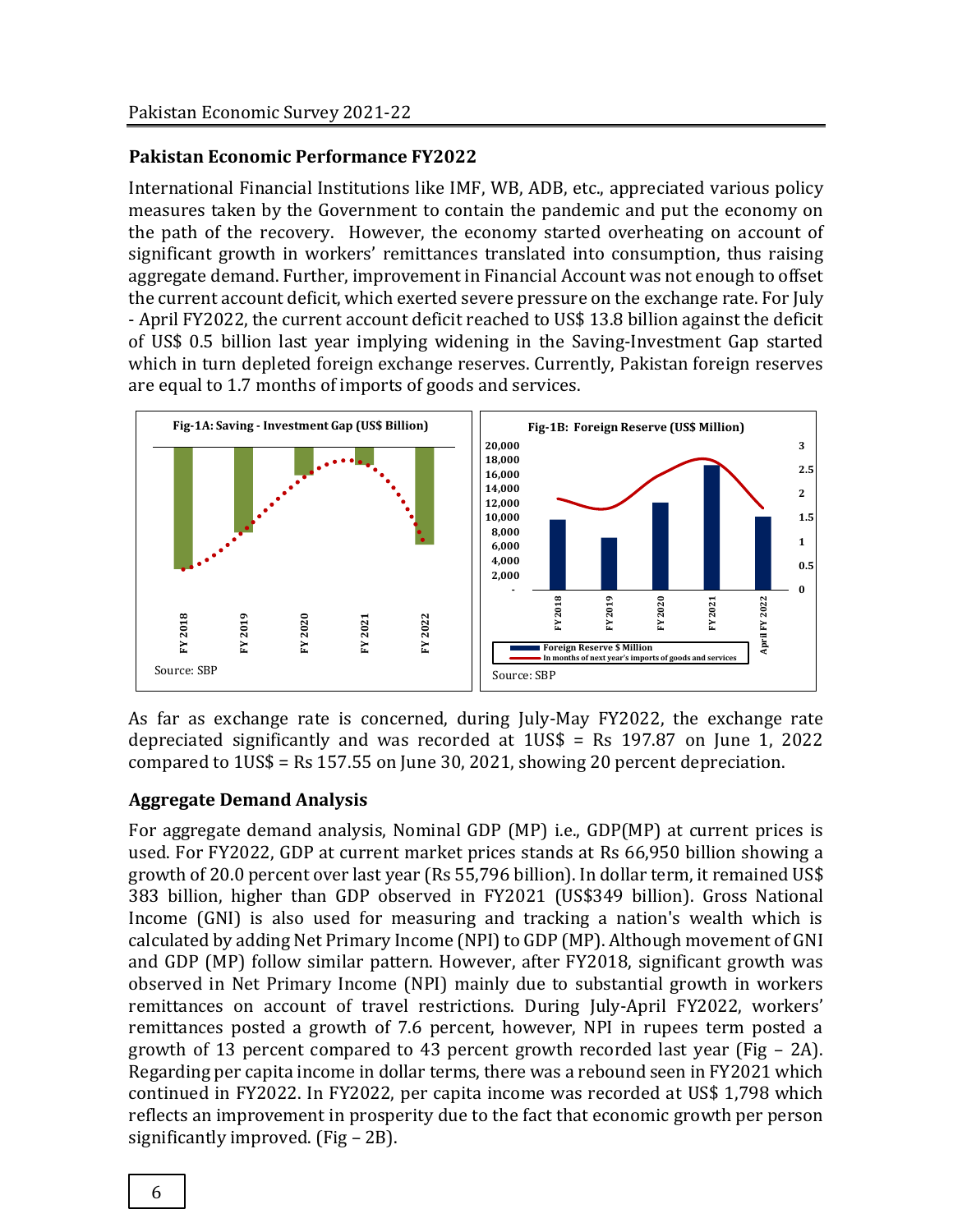

**Consumption:** In Pakistan, household consumption is estimated on a residual basis due to the non-availability of National Accounts on Expenditures approach. The household consumption has a significantly large share in GDP. This implies that household consumption remained intact even during high inflation. The higher shares households spending fueled imports since domestic production could not meet growing consumers' demand. Thus, bringing imported inflation.

Table – 1, presents the components of Aggregate Demand. It is worth mentioning that final consumption expenditure of Non-Profit Institutions Serving Households (NPISH) has been estimated for the first time. The NPISH is covered under two categories i.e., Non-Profit Institutions (NPIs) and Membership Organizations. The PBS conducted a special survey namely NGOs Survey 2015-16, to assess the value-added contribution of NPIs engaged in education, health, social work, and other activities based on the frame provided by the Pakistan Centre for Philanthropy. In the NGOs survey. A total of 1,1781 NGOs were covered including 676 in the census part, 10,967 in the survey part and 138 international NGOs. It is usually one percent of GDP.

With regard to the household private consumption expenditures, it was observed that even an increase in interest rate and depreciation of Pak rupee exchange rate has not altered the consumption pattern in FY2022. This private consumption expenditures may happen on account of an increase in workers' remittances and cash transfer to the low segment of society through the Ehsaas Cash Emergency Programme. Similarly, a slight decrease in the share of the Public Consumption in GDP was observed. However, the growth rate in Public Consumption increased to 11.3 percent during FY2022 mainly due to increase in increase in government consumption expenditures as well as increase in interest payments.

| Table 1: Composition of Aggregate Demand (at Current Prices)- |                        |                  |                         |  |       |                  |                         |  |                           |                  |                         |  |
|---------------------------------------------------------------|------------------------|------------------|-------------------------|--|-------|------------------|-------------------------|--|---------------------------|------------------|-------------------------|--|
|                                                               |                        |                  | 2019-20 2020-21 2020-22 |  |       |                  | 2019-20 2020-21 2020-22 |  |                           |                  | 2019-20 2020-21 2020-22 |  |
|                                                               | As percent of GDP (MP) |                  |                         |  |       | Growth Rates (%) |                         |  | <b>Point Contribution</b> |                  |                         |  |
| <b>Household Consumption</b>                                  | 80.5                   | 82.4             | 85.2                    |  | 5.4   | 20.1             | 24.2                    |  | 4.5                       | 16.2             | 19.9                    |  |
| <b>NPISH Consumption</b>                                      | 1.0 <sub>l</sub>       | 1.0 <sub>l</sub> | 0.9                     |  | 12.2  | 12.1             | 5.3                     |  | 0.1                       | 0.1              | 0.1                     |  |
| General Government<br>Consumption                             | 11.8                   | 10.9             | 10.1                    |  | 19.0  | 8.9              | 11.3                    |  | 2.0                       | 1.0              | 1.2                     |  |
| <b>Total Consumption [C]</b>                                  | 93.3                   | 94.3             | 96.2                    |  | 7.0   | 18.6             | 22.5                    |  | 6.7                       | 17.4             | 21.2                    |  |
| Gross Fixed Investment                                        | 13.1                   | 12.9             | 13.4                    |  | 3.2   | 15.8             | 24.6                    |  | 0.4                       | 2.1              | 3.2                     |  |
| Private                                                       | 10.3                   | 10.0             | 10.0                    |  | 4.7   | 13.7             | 20.6                    |  | 0.5                       | 1.4 <sub>1</sub> | 2.1                     |  |
| Public including General<br>Public                            | 2.8                    | 3.0 <sub>l</sub> | 3.4                     |  | (2.1) | 23.4             | 37.9                    |  | (0.1)                     | 0.7              | 1.1                     |  |

**Table 1: Composition of Aggregate Demand (at Current Prices)-**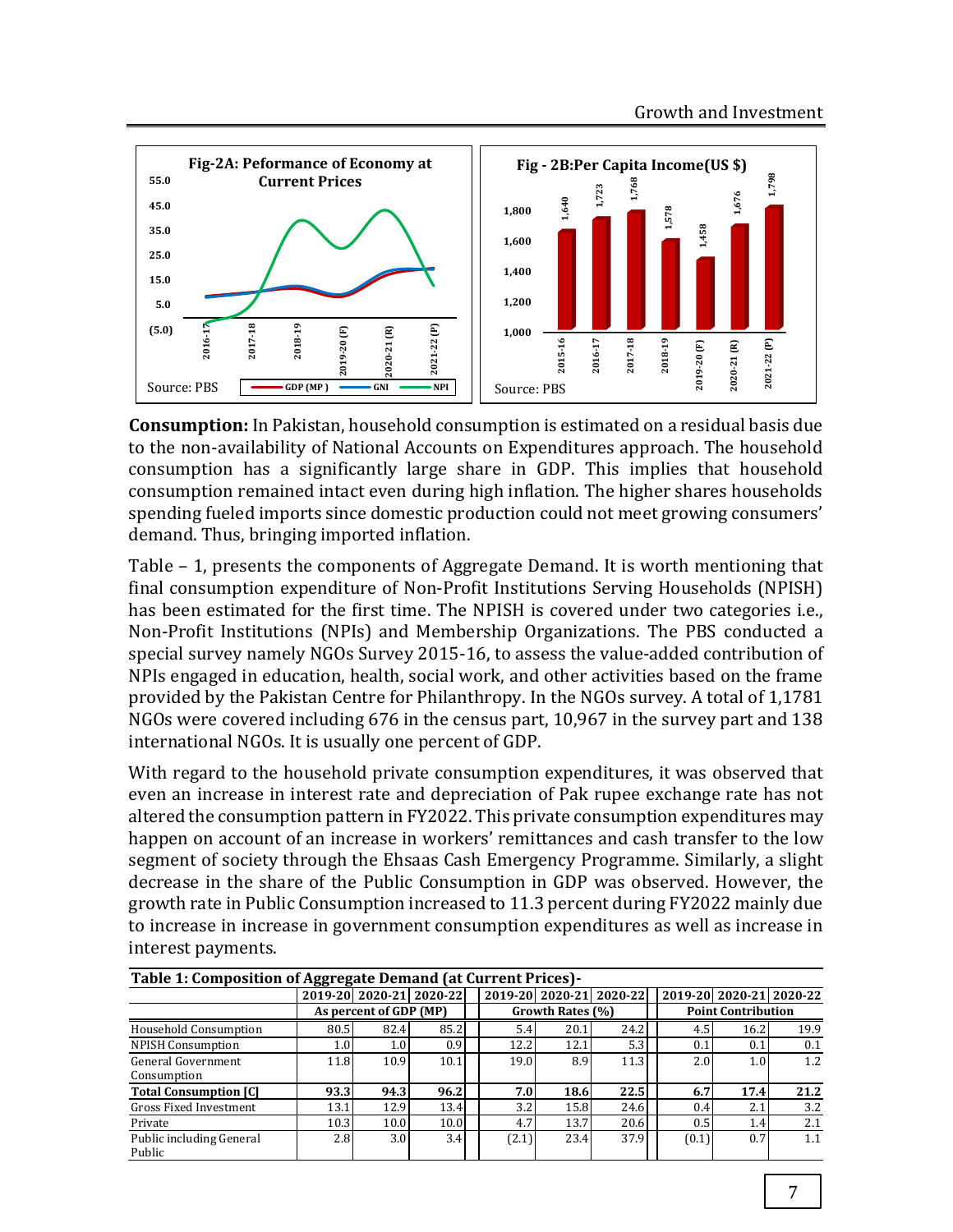|  | Pakistan Economic Survey 2021-22 |  |  |
|--|----------------------------------|--|--|
|--|----------------------------------|--|--|

| Table 1: Composition of Aggregate Demand (at Current Prices) - |       |                        |                         |  |        |                  |                         |  |                           |       |                         |
|----------------------------------------------------------------|-------|------------------------|-------------------------|--|--------|------------------|-------------------------|--|---------------------------|-------|-------------------------|
|                                                                |       |                        | 2019-20 2020-21 2020-22 |  |        |                  | 2019-20 2020-21 2020-22 |  |                           |       | 2019-20 2020-21 2020-22 |
|                                                                |       | As percent of GDP (MP) |                         |  |        | Growth Rates (%) |                         |  | <b>Point Contribution</b> |       |                         |
| Changes in Stock + Valuables                                   |       |                        |                         |  | 8.5    | 17.4             | 20.0                    |  | 0.1                       | 0.31  | 0.3                     |
| <b>Total Investment [I]</b>                                    | 14.8  | 14.6                   | 15.1                    |  | 3.8    | 16.0             | 24.1                    |  | 0.6                       | 2.4   | 3.5                     |
| Exports (Goods & Services) [X]                                 | 9.3   | 9.1                    | 10.5                    |  | 7.5    | 14.3             | 38.7                    |  | 0.7                       | 1.3   | 3.5                     |
| Imports (Goods & Services) (M]                                 | 17.4  | 18.0                   | 21.9                    |  | (3.1)  | 21.2             | 45.7                    |  | (0.6)                     | 3.7   | 8.2                     |
| <b>Net Exports [X-M]</b>                                       | (8.1) | (8.9)                  | (11.4)                  |  | (12.9) | 29.1             | 52.9                    |  | 1.3                       | (2.4) | (4.7)                   |
| <b>Aggregate Demand [C+I+X]</b>                                | 120.3 | 117.4                  | 118.2                   |  | 6.6    | 17.9             | 23.9                    |  | 7.9                       | 21.1  | 28.2                    |
| Domestic Demand [C + I]                                        | 110.2 | 107.4                  | 108.2                   |  | 6.6    | 18.2             | 22.7                    |  | 7.2                       | 19.7  | 24.7                    |
| GDP (MP)                                                       | 100   | 100                    | 100                     |  | 8.5    | 17.4             | 20.0                    |  | 8.5                       | 17.4  | 20.0                    |
| NPISH: Non-profit institutions serving households              |       |                        |                         |  |        |                  |                         |  |                           |       |                         |
| Source: Pakistan Bureau of Statistics                          |       |                        |                         |  |        |                  |                         |  |                           |       |                         |

**Investment:** It is mentionable that increase in consumer spending can increase international trade, and businesses. This will in turn increase investment in capital spending which may positively impact the level of domestic production of goods and services which in turn result in economic growth. In Pakistan, the investment to GDP ratio is stuck between 14 to 15 percent, thus placing it 133 among 151 countries for year 20211. Even in Bangladesh, the investment to GDP ratio is 30.5 percent. The contribution of investment to real GDP is shown in (Fig – 3A).



It is well established fact that high growth in Pakistan determined by the propensity to investment. However, after the mid-1980s, the propensity to investment fell dramatically. One of the implications deduced is that the Total Gross Fixed Capital Formation (TGFCF) is not driver of economic growth. (Fig – 3B).

Thus, Pakistan remained trapped in a low-saving and low-investment situation, which has constraint its economic potential. It is also said that the economic conditions remained unable to attract investment both domestically and Foreign Direct Investment. Thus, Average of Incremental Capital Output Ratio of Pakistan became much lower compared to countries in the region. Further, low savings rate limits the volume of investible funds. In turn, low investments make growth unsustainable. In FY2022, high growth was due to high foreign savings (current account deficit) resulted in low domestic and national savings. Thus, current savings and investment level is insufficient to boost growth momentum (Fig -4)

l

<sup>1</sup> https://www.theglobaleconomy.com/rankings/investment\_percent\_of\_gdp/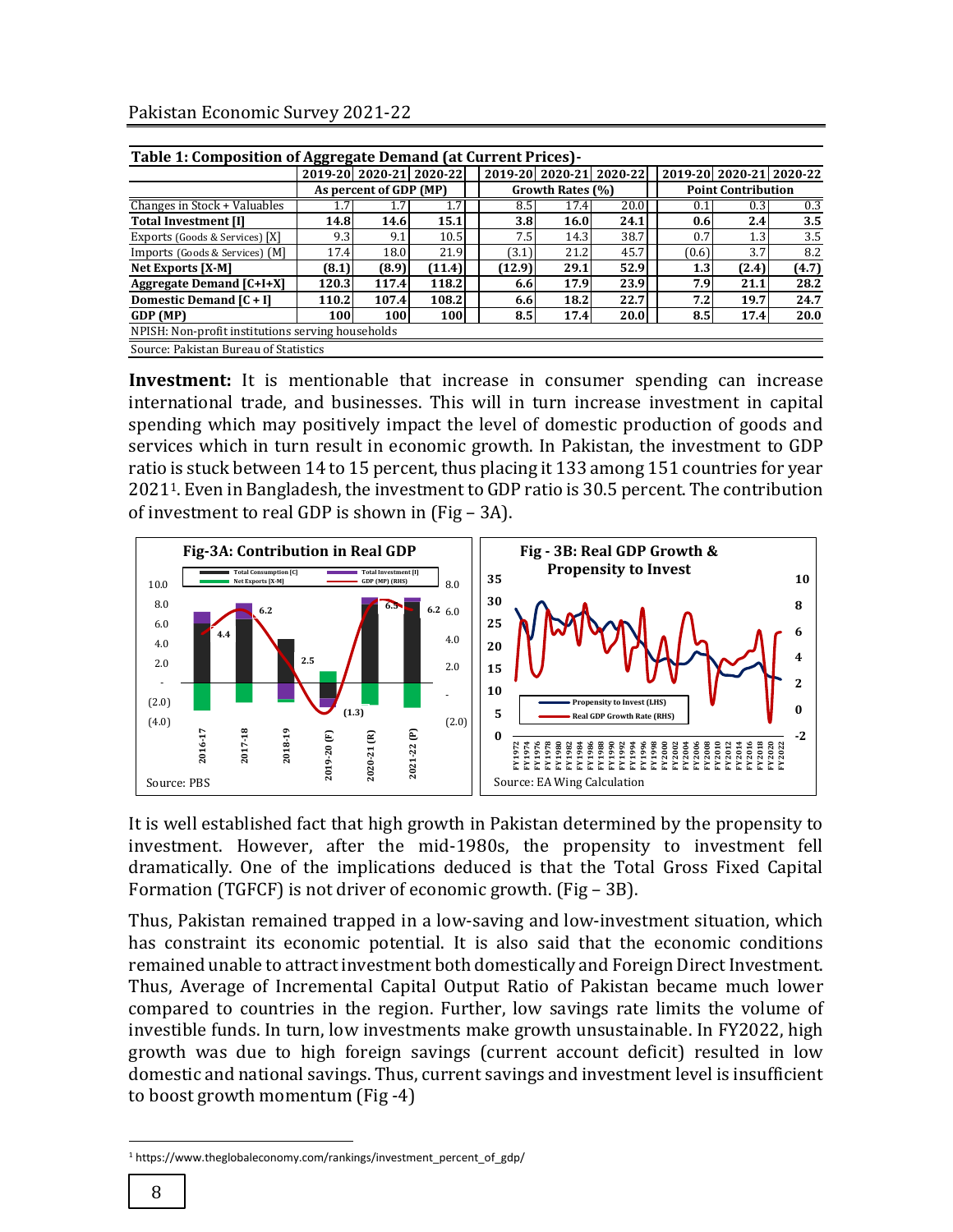

Total investment consists of Gross Fixed Capital Formation (GFCF), changes in inventories, and net acquisition of valuables. Changes in inventories refer to the value of physical change in the stocks of raw material, work-in-progress and finished goods held by industries and producers of government services. However, Valuables are not used primarily for purposes of production or consumption but are held as stores of value over time. Valuables are expected to appreciate or at least not decline in real value, nor deteriorate over time under normal conditions. These consist of precious metals and stones, jewelry, works of art, etc. GFCF is defined as the net acquisition of fixed assets, used in the production process for more than one year.

In FY2022, the Gross Fixed Capital Formation (GFCF) stood at Rs 8,992 billion against Rs 7,217 billion in FY2021, thus, posting a growth of 24.6 percent as compared to 16 percent growth in FY2021. During the same period, the GFCF in the private sector was estimated at Rs 6,704 billion against Rs 5,557 billion in FY2021 showing a growth of 20.6 percent. The GFCF in Public Sector remained at Rs 481 billion during FY2022 compared to Rs 419 billion last year registering a growth of 14.9 percent. Likewise, the GFCF in the General Government sector during FY2022 stood at Rs 1,808 billion compared to Rs 1,241billion during FY2021, posting a growth of 45.6 percent.

**Private Sector GFCF**: During FY2022, GFCF in Agriculture has the highest share of 27 percent in Private Sector GFCF which is almost consistent since FY2016. Within agriculture sector, livestock share is around 20 percent. Real Estate activities is having second-highest share of 18 percent in Private Sector GFCF as compared to 15 percent in FY2016. The share of Manufacturing in Private Sector GFCF declined from 20 percent in FY2016 to 16 percent in FY2022. However, within Manufacturing, the share of Large Scale stood at 12 percent, while it was 18 percent in FY2016. The share of Transport and Storage reached at 11 percent in FY2022 as compared to 7 percent in FY2020.

The private sector GFCF in agriculture, forestry, and fishing recorded at Rs 1,787 billion in FY2022 compared to Rs 1,513 billion in FY2021, posting a growth of 18.1 percent on account of an increase in imported agriculture machinery and increase in the value of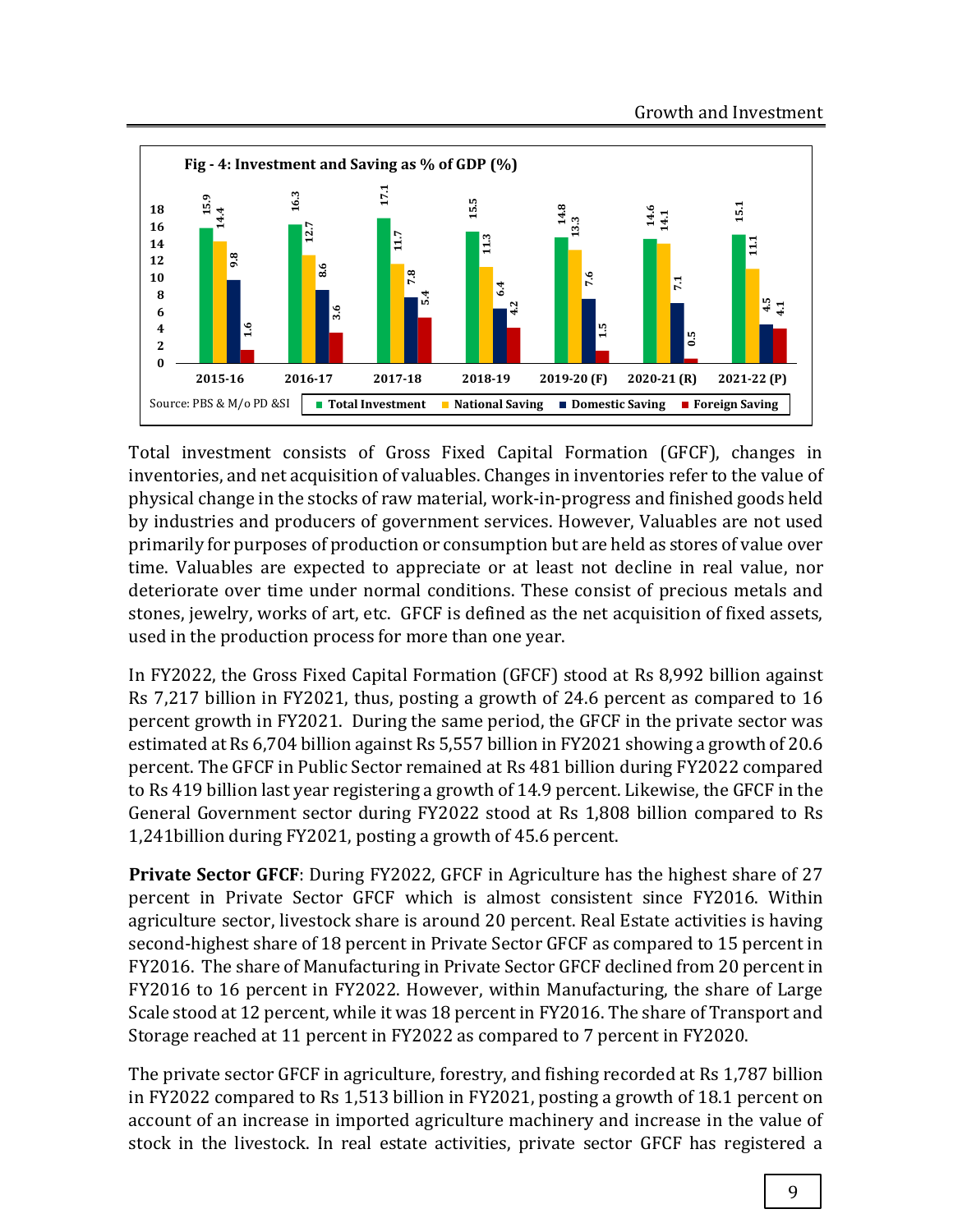growth of 35 percent on account of higher growth of deflator. The private sector GFCF in large scale manufacturing for FY2022 reached Rs 785 billion against Rs 761 billion during FY2021, showing a growth of 3.1 percent. The conservative reporting of provisional capital formation by private companies is the main reason behind this relatively slow growth. Regarding private sector GFCF in Transportation & Storage industry, it posted a growth of 38 percent as its value increased to Rs 751 billion in FY2022 from Rs 545 billion in FY2021 on account of higher imports as well as domestic sales of transportation equipment.

**Public Sector Enterprises GFCF:** During FY2022, the major industries showed an increase in GFCF compared to FY2021. For instance, construction (Rs 14.0 billion against Rs 9.8 billion due to Capital Development Authority and Lahore Development Authority), Transportation & Storage (Rs 117.0 billion against Rs 60.8 billion due to Port Qasim Authority, Pakistan National Shipping Corporation, and National Logistic Cell), Information & Communication (Rs 79.0 billion against Rs 34.2 billion due to PTCL and Ufone on machinery & equipment), and Finance & Insurance (Rs 18.8 billion against Rs 11.4 billion due to Nationalized Banks and EOBI). However, a decline was observed in Mining & Quarrying (Rs 13.8 billion against Rs 25.3 billion due to OGDC on machinery & equipment), Manufacturing (Rs 13.9 billion against Rs 14.4 billion due to Pak Arab Refinery), and Electricity Gas & Water Supply (Rs 224.2 billion against Rs 262.6 billion due to Water & Power Development Authority and companies relating to machinery & equipment).

**General Government GFCF:** For FY2022**,** GFCF related expenditure for the Federal Government has been recorded at Rs 566 billion compared to Rs 477 billion last year, posting a growth of 18.5 percent. Similarly, GFCF related expenditures by Provincial Governments were increased by 63 percent as these were recorded at Rs 1,064 billion in FY2022 compared to Rs 654 billion last year. These were mainly related to buildings and structures in Punjab (from Rs 254.2 to 423.7 billion), Sindh (from Rs 179.3 to 322.4 billion), KP (from Rs 154.2 to 201.3 billion) and Balochistan (from Rs 66.1 to 116.4 billion). Moreover, expenditure on GFCF incurred by District Governments also increased to Rs 178.2 billion in FY2022 from Rs 110.4 billion in FY2021, posting growth of 61.4 percent. Industry-wise disaggregation of GFCF of General Government suggests that there was 48.0, 34.2 and 25.1 percent increase in Public Administration & Social Security, Education and Human Health & Social Work, respectively during FY2022.

**Net Exports:** The contribution of Net Exports in aggregate demand, remained negative, mainly due to the massive decline in imports on account of the pandemic. As per National Accounts data, Exports of Goods and Services posted a growth of 39 percent, while Imports of Goods and Services posted a growth of 46 percent in FY2022. Since 1972, a dramatic decline has been seen in the share of Net Exports in GDP (Fig-5A). Usually, trade openness is frequently used to measure the importance of international transactions relative to domestic transactions. It is defined as the ratio of exports plus imports over GDP. Pakistan's openness to trade improved little after 2005, but reflecting two markedly divergent trends: import share rose and export share declined (Fig-5B).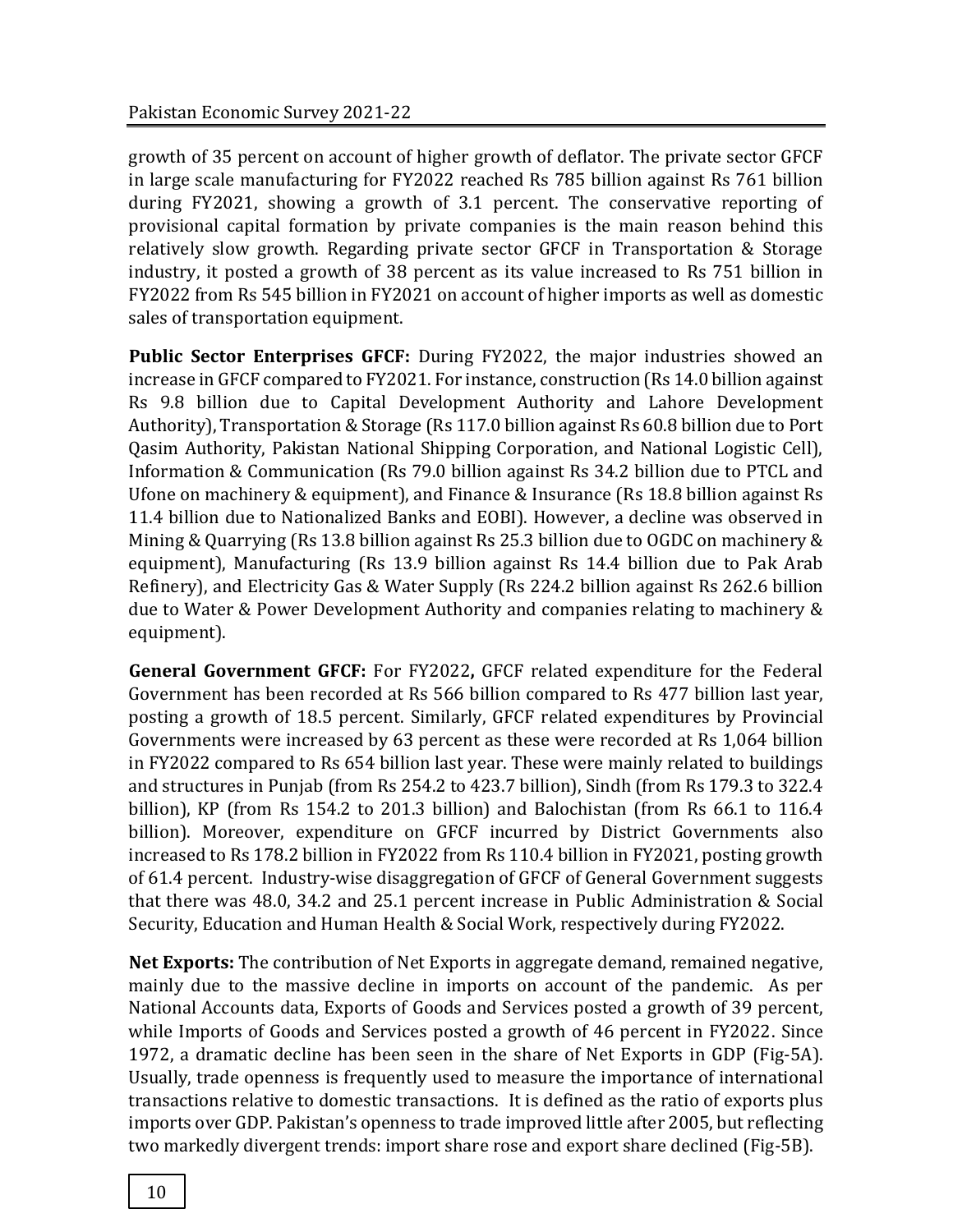

A significant increase in imports caused to decrease the share of Net exports dramatically. However, due to a strong increase in consumption, both government and private households, Pakistan's economy was confronted with several BOP crises. Moreover, the Term of Trade (TOT) declined substantially, hence the value of net export fallen down dramatically, putting a severe limit on demand-driven growth, since the mid-2000's (Fig-6).



## **Sectoral Growth Analysis – Production Side**

Pakistan's economy has shown a strong recovery after being depressed due to the pandemic which resulted in lockdown. For FY2022, Real GDP (GVA at basic prices 2015- 16) posted a growth of 5.97 percent on account of 4.40 percent growth in Agriculture, while 7.19 and 6.19 percent growth in Industry and Services respectively. This growth is slightly above the growth of 5.74 percent recorded for FY2021.

#### **Box - II: Rebasing of National Accounts from basic prices of 2005-06 to 2015-16**

Recently, the Pakistan Bureau of Statistics has revised National Accounts at basic prices of 2015-16. Thus, rebasing of National Accounts Series means replacing the old base year used for compiling the constant price estimates with a new or more recent base year for computing constant price estimates Real GDP is considered more important which is estimated with reference to some base year considered as constant prices. While constant price data have the advantage of being additive, the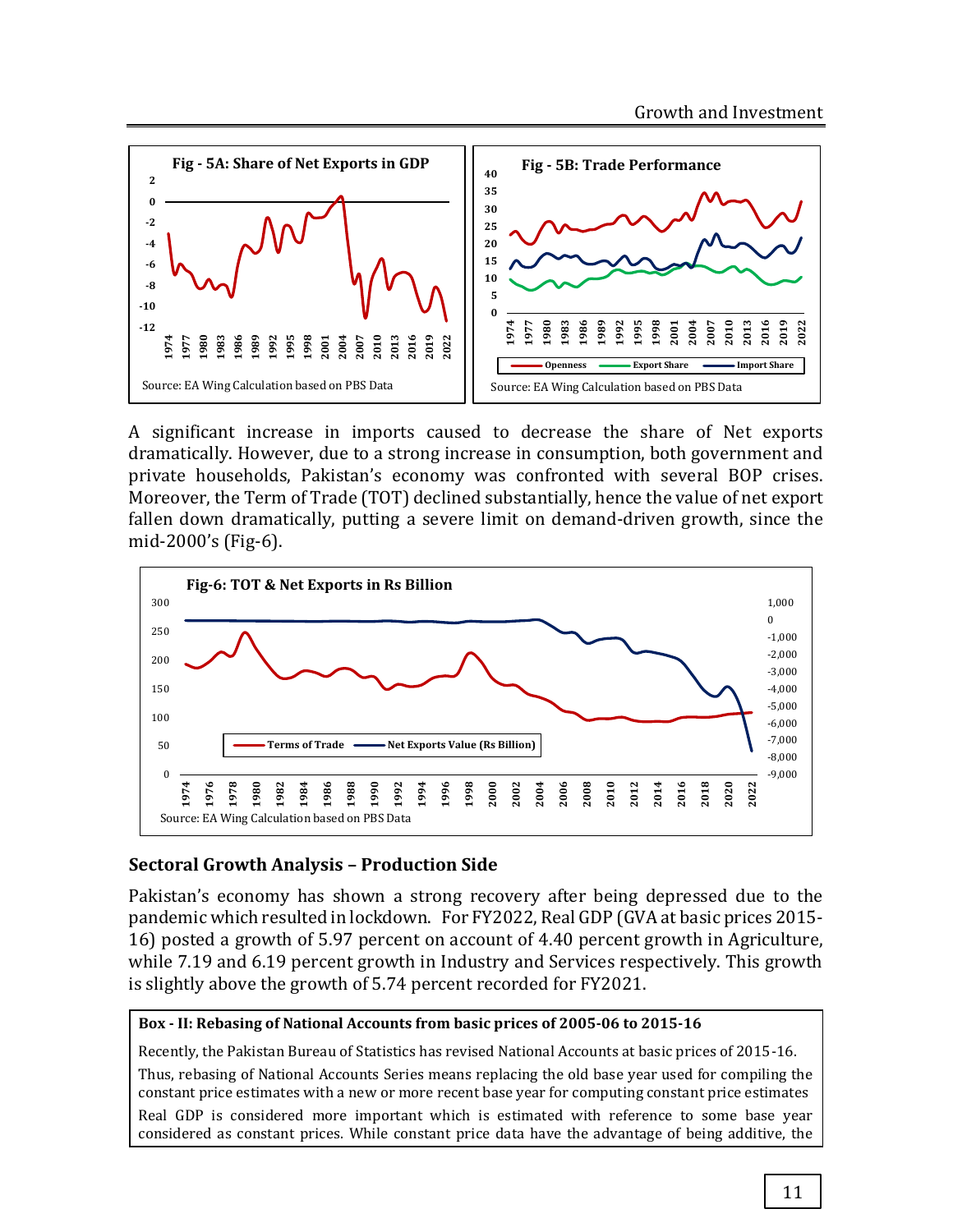pattern of relative prices in the base period becomes increasingly irrelevant with the passage of time. As a result, the base period must be updated to reflect current conditions. Actually, the System of National Accounts (SNA) is a set of internationally agreed standards for measuring economic activity. SNA 2008 is presently in place. It is also mentionable that most of the countries, namely Bangladesh, Hong Kong China, India Nepal, Philippines, Sri Lanka, and Thailand undertake their rebasing exercise at a gap of 10 years.

#### **Advantages of Rebasing**

- It helps in getting the most reliable and accurate estimations of GDP (GDP). Further, estimates of new GFCF involve broadening of the scope and coverage of macroeconomic data. Thus, the estimates become in accordance with the System of National Accounts (SNA) standards.
- The rebasing of Pakistan's macroeconomic data is required by government, policymakers and decision makers, researchers, and other national and international users for appropriate policies implications

In Pakistan, prior to recent rebasing, the National Accounts of Pakistan had been estimated on current prices until the base was set as 1959-60, which was adopted in 1962-63. The first change of base took place in 1987 when the year 1980-81 was adopted as the base year. The next change of base was adopted in 2003 setting the base as 1999-2000. Then in 2013, the base year was changed to 2005-06.

|                                   | 1980-81                     |                             | 1999-00                     |                             | 2005-06                     |                             | 2015-16                     |                             |  |
|-----------------------------------|-----------------------------|-----------------------------|-----------------------------|-----------------------------|-----------------------------|-----------------------------|-----------------------------|-----------------------------|--|
| <b>Rs Million</b>                 | <b>Base Year</b><br>1959-60 | <b>Base Year</b><br>1980-81 | <b>Base Year</b><br>1980-81 | <b>Base Year</b><br>1999-00 | <b>Base Year</b><br>1999-00 | <b>Base Year</b><br>2005-06 | <b>Base Year</b><br>2005-06 | <b>Base Year</b><br>2015-16 |  |
| Agriculture                       | 71,699                      | 71.399                      | 779,692                     | 923,609                     | 1,457,222                   | 1,775,346                   | 6,749,966                   | 7,306,957                   |  |
| Industry                          | 61.495                      | 56.013                      | 676.369                     | 830.865                     | 1,923,698                   | 1,616,157                   | 5,308,368                   | 5,939,635                   |  |
| Services                          | 114,402                     | 115,419                     | 1,465,927                   | 1,807,546                   | 3,777,607                   | 4,324,274                   | 15,343,961                  | 17,261,613                  |  |
| <b>GDP</b> at basic<br>prices     | 247.596                     | 247.831                     | 2.921.988                   | 3.562.020                   | 7.158.527                   | 7.715.777                   | 27.402.295                  | 30.508.205                  |  |
| <b>GDP</b> at<br>market<br>prices | 277,961                     | 278,196                     | 3,147,167                   | 3,826,112                   | 7,623,205                   | 8,216,160                   | 29,075,633                  | 32,725,049                  |  |

#### **Change in Key Macroeconomic Variables Ratios**

|                              | <b>Fiscal Year 2021</b> |                       |          |
|------------------------------|-------------------------|-----------------------|----------|
| <b>Indicators</b>            | Base Year 2006          | <b>Base Year 2016</b> | % Change |
|                              | <b>Real Sector</b>      |                       |          |
| GDP Size (current) (Rs mn)   | 47,709,325              | 55,795,515            | 16.9     |
| GDP Size (current) (US\$ mn) | 298,650                 | 348,678               | 16.8     |
| Per Capita Income (US\$)     | 1.542                   | 1.676                 | 8.7      |
| Population                   | 211.9                   | 222.6                 | 5.0      |

|                                        | <b>Fiscal Year 2021</b> |                |          |  |
|----------------------------------------|-------------------------|----------------|----------|--|
| <b>Indicators</b>                      | Base Year 2006          | Base Year 2016 | % Change |  |
| <b>Fiscal Sector</b>                   |                         |                |          |  |
| <b>Total Revenue (Rs mn)</b>           | 6,903,370               | 6,903,370      |          |  |
| Total Revenue (% of GDP)               | 14.5                    | 12.4           |          |  |
| Tax Revenue (Rs mn)                    | 5,272,699               | 5,272,699      |          |  |
| Tax Revenue (% of GDP)                 | 11.1                    | 9.4            |          |  |
| <b>Total Expenditures (Rs mn)</b>      | 10.306.691              | 10.306.691     |          |  |
| Total Expenditures (% of GDP)          | 21.6                    | 18.5           |          |  |
| <b>Current Expenditures (Rs mn)</b>    | 9,084,010               | 9,084,010      |          |  |
| <b>Current Expenditures (% of GDP)</b> | 19.0                    | 16.3           |          |  |
| <b>Fiscal Deficit (Rs mn)</b>          | 3,403,321               | 3,403,321      |          |  |
| <b>Fiscal Deficit (% of GDP)</b>       | 7.1                     | 6.1            |          |  |
| <b>Public Debt (Rs bn)</b>             | 39,861                  | 39,861         |          |  |
| (% of GDP)                             | 83.5                    | 71.8           |          |  |
| <b>Primary Deficit (Rs mn)</b>         | 653,592                 | 653,592        |          |  |
| Primary Deficit (% of GDP)             | 1.4                     | 1.2            |          |  |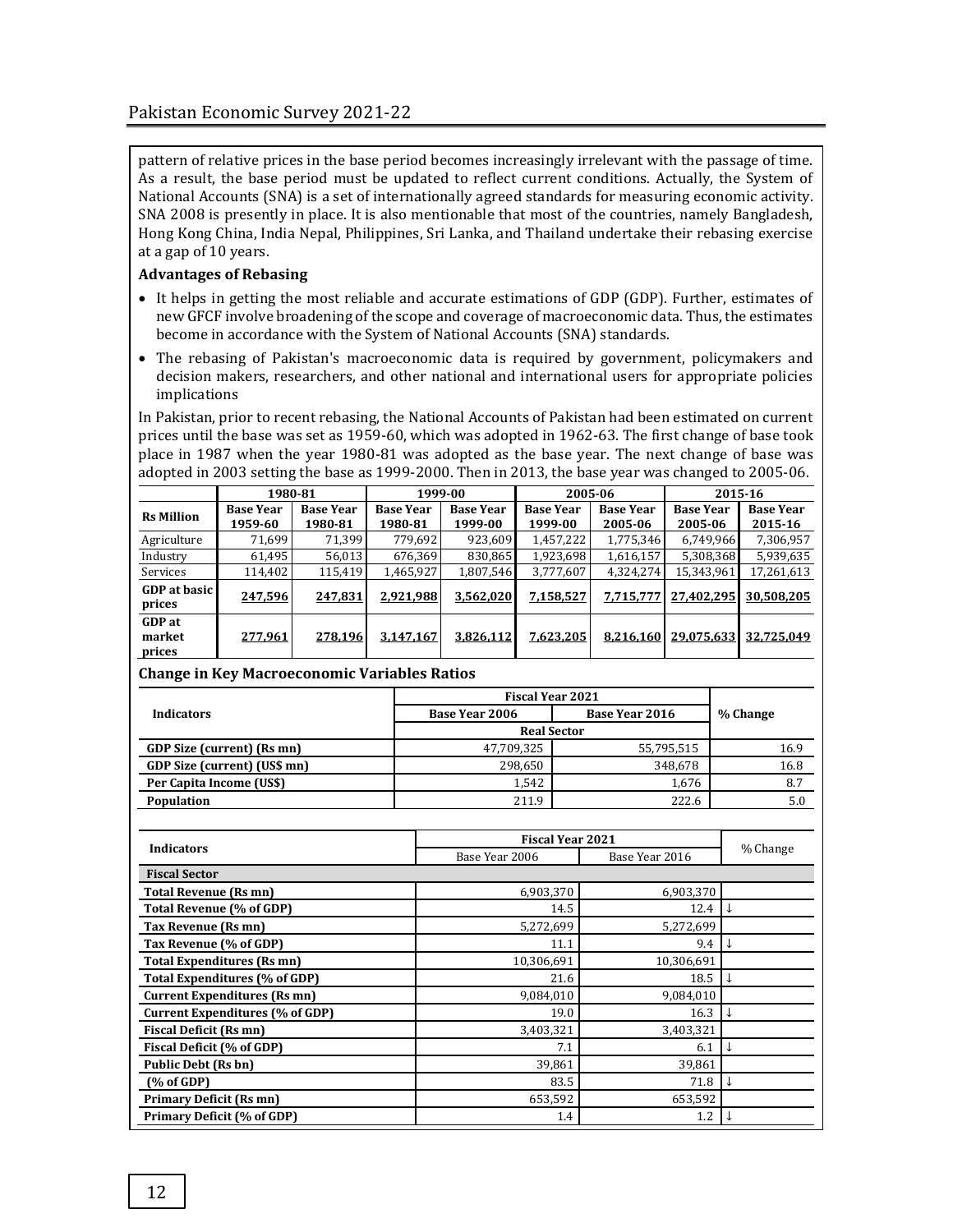| Table 2: Sectoral Point Contribution at Constant Prices 2015-16 |                   |            |            |  |                  |          |          |  |                           |          |          |
|-----------------------------------------------------------------|-------------------|------------|------------|--|------------------|----------|----------|--|---------------------------|----------|----------|
|                                                                 | 2019-             | $2020 -$   | $2021 -$   |  | $2019 -$         | $2020 -$ | $2021 -$ |  | 2019-                     | $2020 -$ | $2021 -$ |
|                                                                 | 20                | 21         | 22         |  | 20               | 21       | 22       |  | 20                        | 21       | 22       |
|                                                                 | As percent of GDP |            |            |  | Growth Rates (%) |          |          |  | <b>Point Contribution</b> |          |          |
| A. Agriculture                                                  | 23.5              | 23.0       | 22.7       |  | 3.9              | 3.5      | 4.4      |  | 0.88                      | 0.82     | 1.01     |
| B. Industry                                                     | 18.5              | 18.9       | 19.1       |  | (5.7)            | 7.8      | 7.2      |  | (1.1)                     | 1.45     | 1.36     |
| <b>Commodity Producing</b><br>Sector $(A+B)$                    | 42.1              | 41.9       | 41.8       |  | (0.6)            | 5.4      | 5.7      |  | (0.2)                     | 2.27     | 2.37     |
| C. Services Sector                                              | 57.9              | 58.1       | 58.2       |  | (1.2)            | 6.0      | 6.2      |  | (0.7)                     | 3.48     | 3.59     |
| GDP(GVA)                                                        | <b>100</b>        | <b>100</b> | <b>100</b> |  | (0.94)           | 5.74     | 5.97     |  | (0.94)                    | 5.74     | 5.97     |
| Note: Figures in parenthesis indicates negative growth          |                   |            |            |  |                  |          |          |  |                           |          |          |

Sectoral point contribution is given in Table – 2.

Source: Pakistan Bureau of Statistics

**Agricultural Sector:** The agriculture sector posted growth of 4.4 percent mainly due to 6.6 percent growth in Crops and 3.3 percent growth in Livestock. The growth in crops was recorded on account of 7.2 percent growth in Important Crops, 5.4 percent growth in Other Crops, and 9.2 percent growth in Cotton Ginning.

The better performance of Agriculture is mainly due to 18.1 percent growth in Private Sector GFCF in agriculture, forestry, and fishing. Further, extensive outreach of the Prime Minister's Agriculture Package also helped significant agriculture growth. Important Crops has 56.2 percent share in Crops Value Addition. The growth in production of important crops namely Cotton, Rice, Sugarcane, and Maize is estimated at 17.9, 10.7, 9.4, and 19.0 percent, respectively. The cotton crop increased from 7.1 million bales to 8.3 million bales, while Rice production increased from 8.4 million tons to 9.3 million tons. Likewise, Sugarcane production increased from 81.0 million tons to 88.7 million tons, while Maize production increased from 8.9 million tons to 10.6 million tons. There was a decrease in Wheat production which decreased from 27.5 million tons to 26.4 million tons. Other crops showed growth of 5.4 percent mainly because of an increase in the production of pulses, vegetables, fodder, oilseeds, and fruits.

Livestock sector which constitutes almost 62 percent share in agriculture, posted a growth of 3.3 percent. The other components of agriculture, forestry and fishing posted growth of 6.1 and 0.3 percent, respectively.

**Industrial Sector:** Industrial sector recorded a growth of 7.2 percent in FY2022 compared to 7.8 percent growth in FY2021.

Industrial sector performance is more dependent on the Manufacturing sector which has a share of 65.0 percent in the industry. Within Manufacturing, Large-Scale Manufacturing (LSM) holds 74 percent while its share in the industry is 48 percent. However, LSM is reflected by Quantum Index Numbers (QIM) data. During July – March FY2022, the QIM index posted a growth of 10.4 percent. Major contributors to this growth remained Food (11.7%), Tobacco (16.7%), Textile (3.2%), Wearing Apparel (34.0%), Wood Products (157.5%), Chemicals (7.8%), Iron & Steel Products (16.5%), Automobiles (54.1%), Furniture (301.8%) and other manufacturing (37.8%).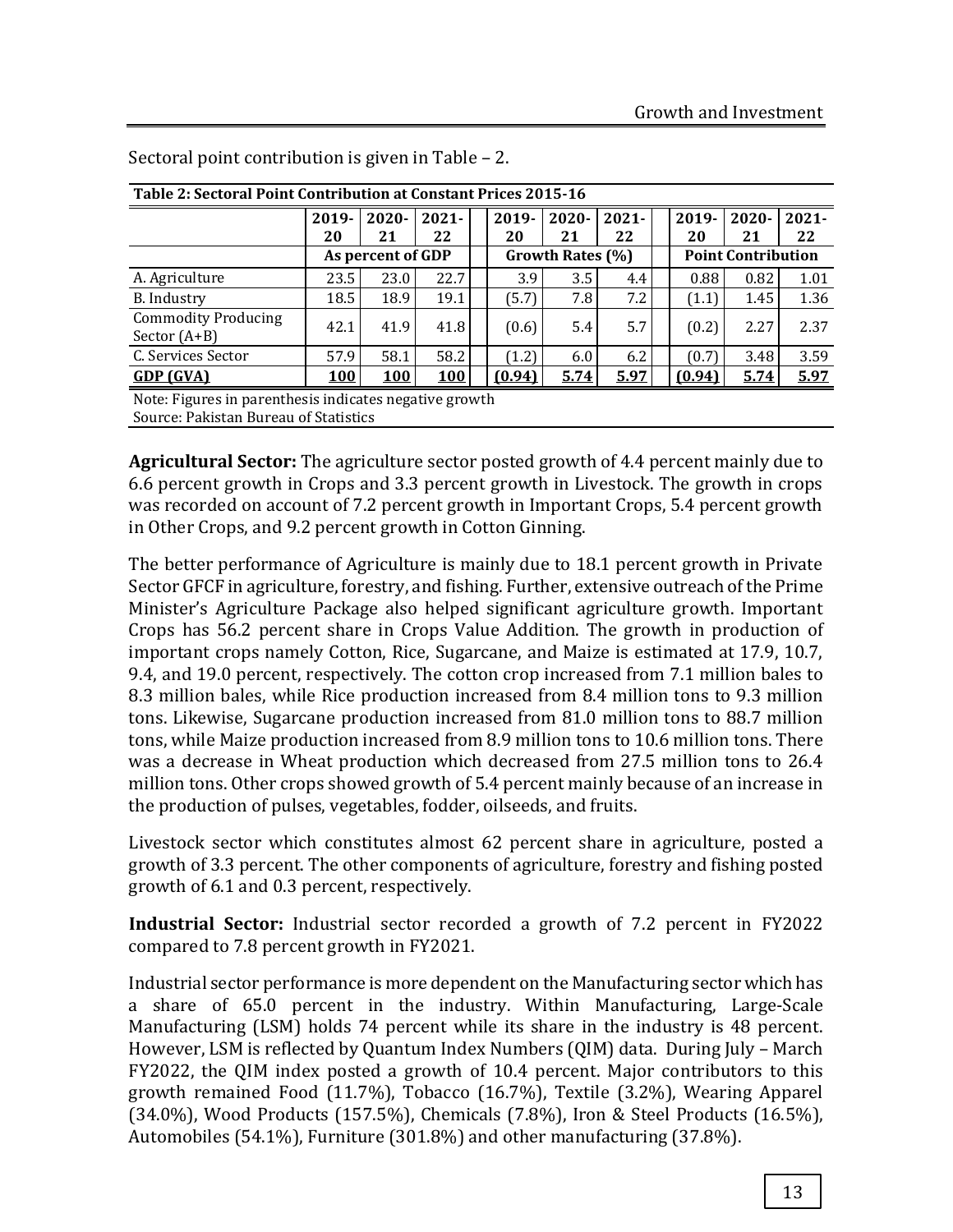The other components of Manufacturing, Small Scale, and Slaughtering posted growth of 8.9 and 6.2 percent, respectively. Thus, Manufacturing sector posted a growth of 9.8 percent.

It is mentionable that Mining and Quarrying which has a 9.0 percent share in Industry, posted negative growth of 4.5 percent. It is worth mentioning that during FY2022, GFCF in Mining and Quarrying posted a growth of 13 percent, while it posted negative growth of 5 percent in FY2021. Thus, there may be a lag effect of GFCF in this sector. It is also reported that the decline in Mining and Quarrying growth is mainly due to a decline in the production of other minerals such as limestone (-21.7%), marble (-3.4%), argi (-13.4%), and shale (-21.4%) clay, phosphate (-54.6) and rock salt (-19.9%).

Similarly, Electricity, Gas and Water Supply, the other sub-sector of Industry posted a growth of 7.9 percent. One reason being that there was 11 percent growth in Public GFCF during FY2021 in this sector. Further, there was an increase in subsidies from Rs 366.4 billion in FY2021 to Rs 567.0 billion in FY2022.

Finally, Construction has a 13.4 percent share in Industry, while value-added in the construction industry is mainly driven by construction-related expenditures by industries. Construction recorded a modest growth of 3.1 percent mainly due to an increase in general government spending. This moderate growth rate is due to an unusual increase of 30.1 percent in relevant deflator i.e., WPI building material.

**Services Sector:** Services sector still constitutes the largest share of 58 percent in GDP even in the new methodology used for the Change of Base of National Accounts on 2015- 16. However, in the new methodology, the services sector has been divided into Ten subsectors. Sub-sectors of Services with respective shares in Services and GDP in Table – 3.

| <b>Table 3: Components of Services</b>                               |                             |                 |
|----------------------------------------------------------------------|-----------------------------|-----------------|
|                                                                      | Share in<br><b>Services</b> | Share in<br>GDP |
| 1. Wholesale & Retail Trade                                          | 32.4                        | 18.8            |
| 2. Transport & Storage                                               | 17.8                        | 10.4            |
| 3. Accommodation and Food Services Activities (Hotels & Restaurants) | 2.4                         | 1.4             |
| 4. Information and Communication                                     | 4.6                         | 2.7             |
| 5. Finance and Insurance Activities                                  | 3.2                         | 1.9             |
| 6. Real Estate Activities (OD)                                       | 9.6                         | 5.6             |
| 7. Public Administration and Social Security (General Government)    | 8.0                         | 4.6             |
| 8. Education                                                         | 5.1                         | 3.0             |
| 9. Human Health and Social Work Activities                           | 2.7                         | 1.5             |
| 10. Other Private Services                                           | 14.3                        | 8.3             |
| Source: Pakistan Bureau of Statistics                                |                             |                 |

During FY2022, the services sector continued to post a significant growth of 6.2 percent as it posted 6.0 percent growth last year.

Wholesale and Retail Trade industry posted a growth of 10.0 percent, mainly because its value addition is dependent on the output of agriculture, manufacturing, and imports.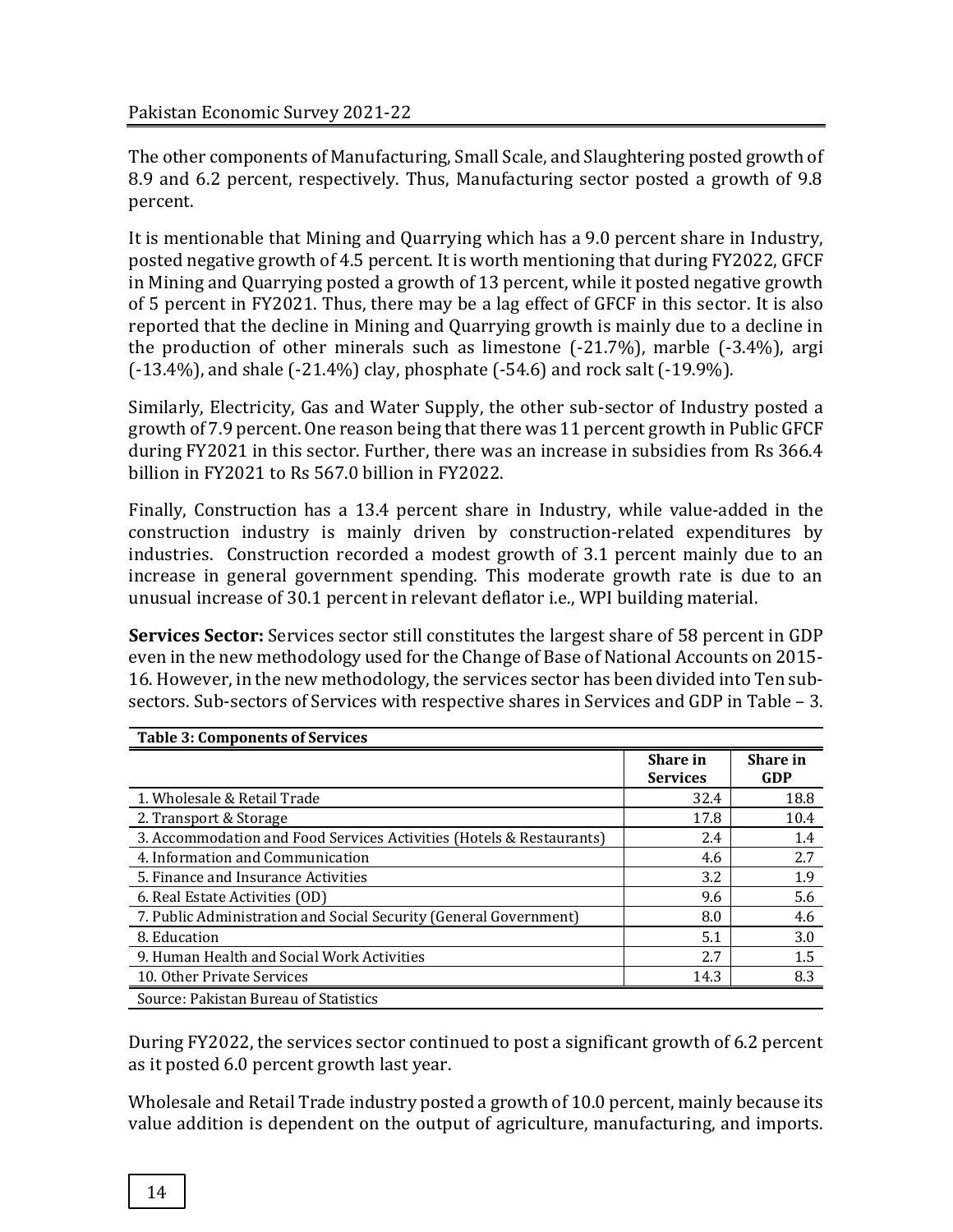The growth in trade value-added relating to agriculture, manufacturing, and imports stood at 4.0, 9.8, and 19.9 percent, respectively.

Transportation & Storage industry posted a growth of 5.4 percent due to an increase in railways (41.85%), air transport (26.56%), road transport (4.99%), and storage  $(10.01\%)$ .

Accommodation and food services activities showed growth of 4.1 percent. The growth of Information and communication remained at 11.9 percent due to improvements in telecommunication, computer programming, consultancy, and related activities.

Finance and insurance industry shows an overall growth of 4.9 percent mainly due to an increase in Financial Intermediation Services Indirectly Measured (FISIM) on deposits and loans.

Real Estate Activities posted a growth of 3.7 percent, while public administration and social security (General Government) activities posted a negative growth of 1.2 percent mainly due to high deflator.

Education has witnessed a growth of 8.7 percent due to increase in public sector expenditure. Human health and social work activities posted a growth of 2.2 percent due to the general government GFCF. Finally, other private services posted a growth of 3.8 percent.

# **Way Forward**

Pakistan's economy faces several severe challenges. Inflation is running too high, the prospects for future growth in potential output are challenging. Fiscal deficit is at a level where its financing is becoming challenging. Further, high trade deficit is leading to external imbalances putting extra pressure on foreign reserves and on the exchange rate. Economic growth seems to be slow down next year. Moreover, high uncertainties are restricting market confidence.

In the short run, Pakistan is confronted with the challenge to finance its external finance requirements stemming from current account deficits and foreign debt servicing. Successful conclusion of the seventh review of Pakistan's reform program which is supported by an IMF Extended Fund Facility arrangement is on the right direction.

Government is very much committed to ensure the stability and confidence in the economy. Stable fiscal policy with a higher, growth promoting path for PSDP, based on physical and human capital development will be obligatory. Likewise, subsidies targeted to stimulate development of innovative industries and services will be essential. On the revenue side, growth-oriented revenue policies will be helpful.

There is intense need of creating an environment conducive for investments. Further, the investment must be capable of considerably augmenting the share of GFCF in GDP as well as increasing the efficiency to create additional welfare. Investors and consumers need to be convinced of a long term sustainable and inclusive growth project that inspires confidence in Pakistan's economic future and that induces them to take